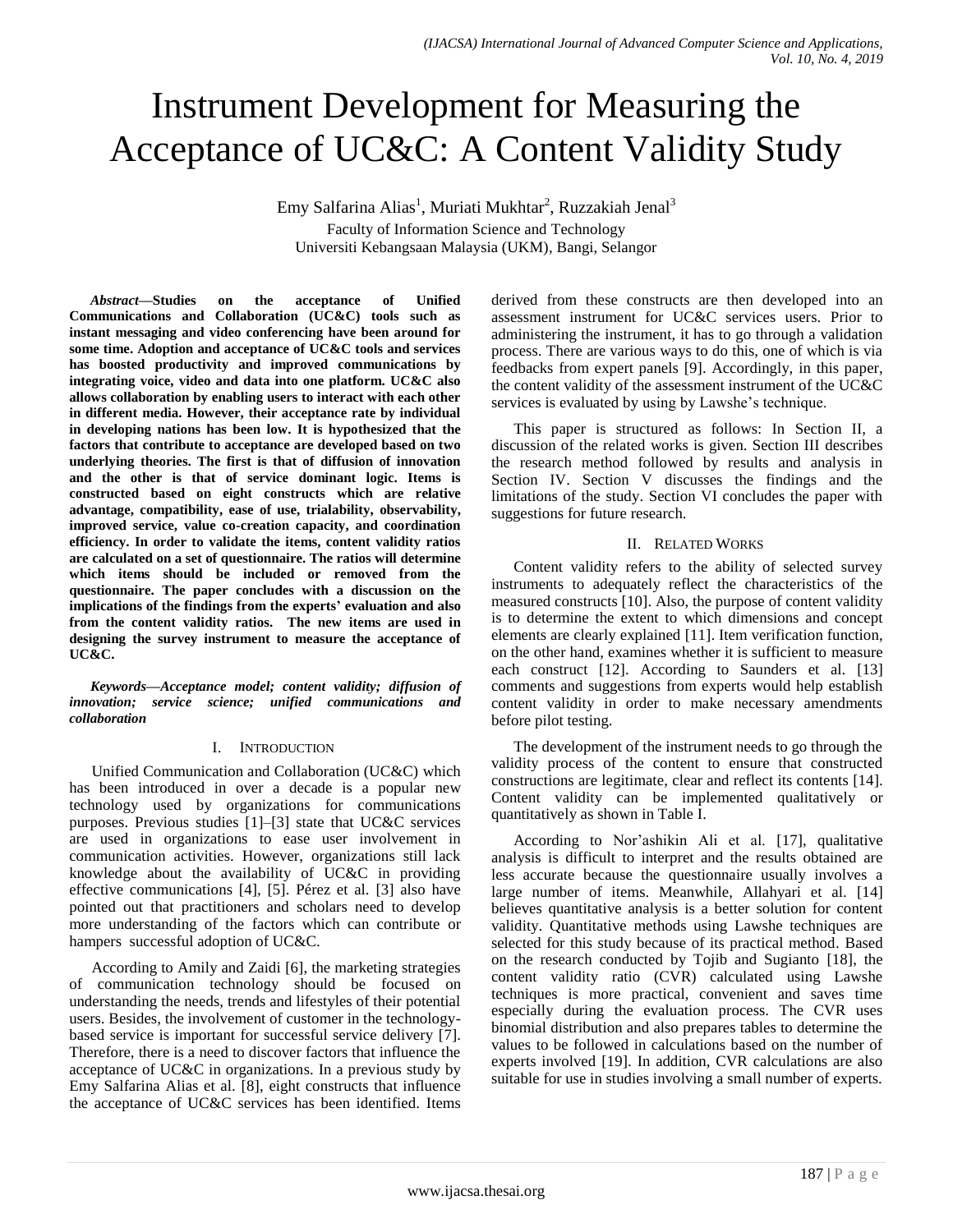| TABLE I. | <b>CONTENT VALIDITY METHOD</b> |  |
|----------|--------------------------------|--|
|          |                                |  |

| No.            | <b>Method</b>                                         | <b>Description</b>                                                                                                                                                                                                                                                                                                                                                                                               |  |  |  |
|----------------|-------------------------------------------------------|------------------------------------------------------------------------------------------------------------------------------------------------------------------------------------------------------------------------------------------------------------------------------------------------------------------------------------------------------------------------------------------------------------------|--|--|--|
|                | Qualitative                                           |                                                                                                                                                                                                                                                                                                                                                                                                                  |  |  |  |
| 1.             | Intensive literature<br>review                        | Construct is measured by adapting questions<br>from previous researchers. This method only<br>refers to existing instruments, without going<br>through an evaluation process by an expert<br>panel.                                                                                                                                                                                                              |  |  |  |
| 2              | Content validity<br>assessment by the<br>expert panel | Constructs are measured based on expert<br>panel evaluation analysis through comments,<br>ideas, and feedback submitted.                                                                                                                                                                                                                                                                                         |  |  |  |
|                | <b>Ouantitative</b>                                   |                                                                                                                                                                                                                                                                                                                                                                                                                  |  |  |  |
| $\mathbf{1}$ . | Content validity ratio<br>(CVR)<br>$[15]$             | This method involves questionnaires<br>assessed by a group of experts using a three<br>points Likert scale to assess every construct.<br>Comment space is provided so that expert<br>panels can provide their additional views.<br>The number of experts is not determined and<br>usually depends on the suitability of the<br>study. The CVR calculation is based on<br>acceptance criteria set by Lawshe [15]. |  |  |  |
| $\overline{c}$ | Content validity ratio<br>(CVR)<br>$[14]$             | This method is similar with the Lawshe<br>method: it used a five Likert scale to assess<br>each construct. The CVR calculation is<br>based on acceptance criteria set by Allahyari<br>et al. [14].                                                                                                                                                                                                               |  |  |  |
| 3              | Content validity index<br>(CVI)<br>[16]               | This method involves the assessment of<br>constructs by experts panel based on the<br>scale of four which is " $1 =$ irrelevant". " $2 =$<br>somewhat relevant", " $3$ = relevant", and" 4<br>$=$ very relevant ". The number of expert<br>panels is between three and ten.                                                                                                                                      |  |  |  |

The content validity index (CVI) is not considered in this study because the scale 4 is not universal and can cause doubt [18]. According to Nor'ashikin Ali et al. [17] CVI uses normal distribution that can cause inconsistencies and is less suitable for a small number of expert panels. Hence, this paper discusses step by step the process involved in the development of the instrument and subsequently validates the content by adapting the steps proposed by Nor'ashikin Ali et al. [17] using the CVR technique introduced by Lawshe [15].

#### III. RESEARCH METHOD

#### *A. Research Design*

Questionnaire is an effective data collection tool or mechanism for researchers when conducting a survey [20]. The data collected must be up-to-date, uniform and adhere to prescribed sampling procedures [11]. Prior to the questionnaire development process, a thorough understanding of the important concepts in the study must be acquired via an in depth literature review [22].

The development of a questionnaire in this study adapted the procedure introduced by Mackenzie et al. [23] which originally contained 10 steps, but summarized by combining several steps into only six steps to suit the three key processes conceptualization, development process, and validity as shown in Fig. 1.

This study uses a structured and closed questionnaire that respondents are required to read questions/statements and choose the answers available. This type of questionnaire is chosen because it is easy to administer because the questions and answers are available to enable respondents to respond easily and accurately. The questionnaire should facilitate the respondents to answer questions. The approach to the questionnaire of this study is fundamental to the guidelines proposed by Creswell [24] which is from public-shaped questions to special forms, does not involve sensitive issues and not burden respondents. The physical design of a good question can help to increase the understanding of the respondents and then increase the rate of return and the accuracy of the answers. As suggested by Fallis [25], question designs need to be clear, easy to read and not confusing format. The questionnaire administration method should be established early either by correspondence, email, telephone or face-to-face interview.

#### *B. Research Procedure*

The research procedure can be broken into six steps. The steps are explained as follows

#### Step 1: Develop a conceptual definition of the constructs.

Previous study has identified the conceptual framework in evaluating UC&C services through literature review. The conceptual model was developed for measuring the factors that could influence the acceptance of UC&C [8]. The framework has identified eight factors that could contribute to the acceptance of UC&C services. They are relative advantage, compatibility, ease of use, trialability, observability, improved service, value co-created capacity and coordination efficiency. All of these factors have been identified through the literature by combining two theories which are diffusion of innovation theory (DOI) and service dominant logic (SDL) from service science. DOI is chosen because UC&C services is seen to be an evolving technology that is progressing to meet current demand in communication and collaboration. It is thus interesting to view UC&C as a diffusion, hence the use of DOI. Complementing the use of DOI, SDL has been chosen because, SDL encompass the concepts of value in use and value co-creation which are crucial concepts that enable users to extract the value from UC&C services. Using these two theories as the basis, a conceptual framework for the acceptance of UC&C was developed. The framework is made up of eight factors or constructs. Each of the constructs are then elaborated into items. Here, a total of 49 items were identified.

Generating concept definitions for the involved constructs is important to ensure that constructs can represent the concepts being studied and the constructs are unique [26]. Development of the questionnaire can be done through the reuse of existing constructs obtained from past studies, but amendments need to be made to conform to the context of the study [21], [27]. According to Kitchenham and Pfleeger [28], the advantages of reapplying existing constructs are: (i) existing constructs have undergone validity and reliability tests; and (ii) comparison of findings of current and past studies can be done. Table II shows the list of definitions for the eight constructs involved in the study.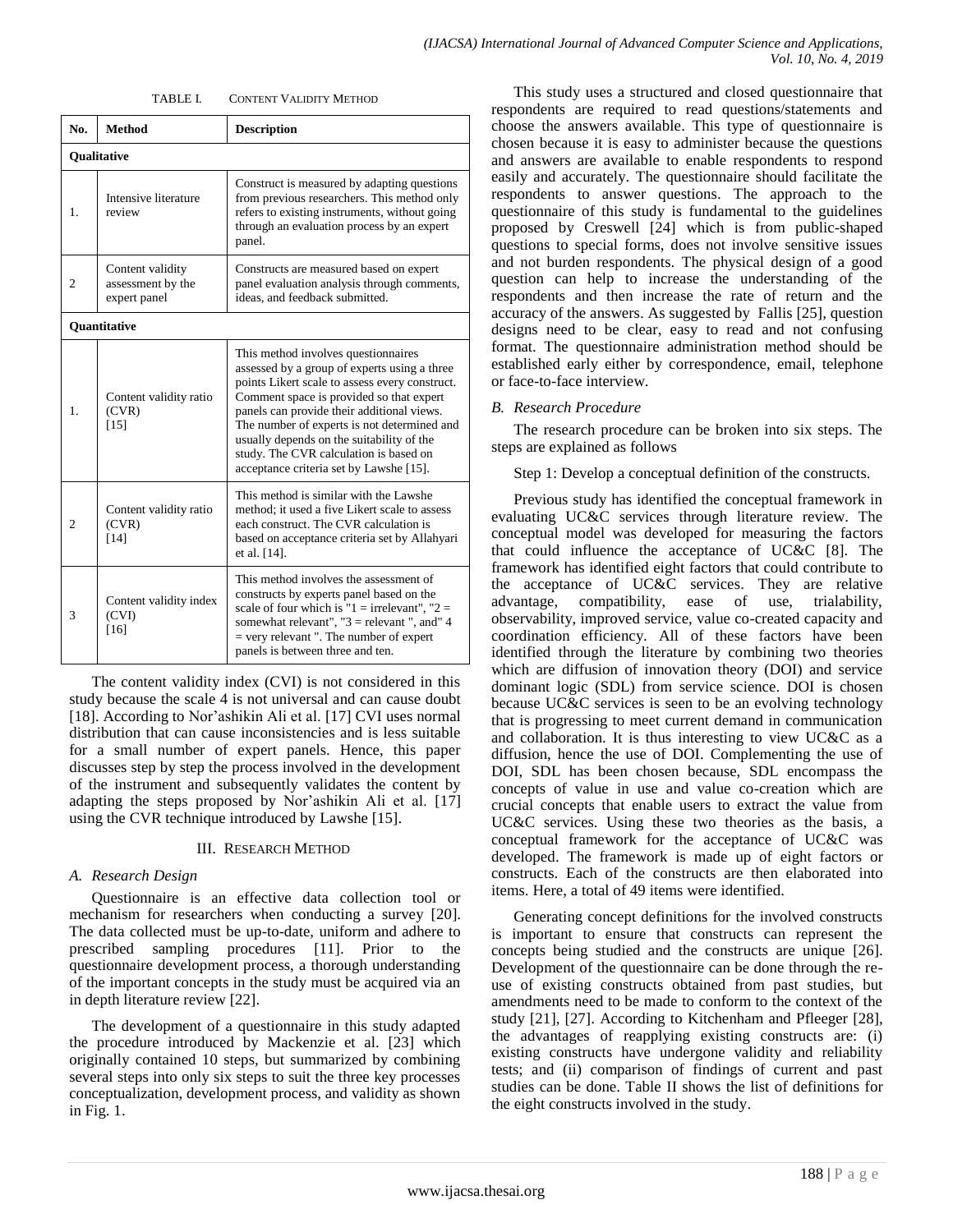

Fig. 1. Process of Instrument Development.

TABLE II. THE DEFINITION OF CONSTRUCT

| No.            | Factor                           | <b>Definition</b>                                                                                                                                           | Source |
|----------------|----------------------------------|-------------------------------------------------------------------------------------------------------------------------------------------------------------|--------|
| $\mathbf{1}$ . | Relative<br>advantage            | The degree to which an<br>innovation is<br>Perceived as better than the idea<br>it supersedes.                                                              | [29]   |
| 2.             | Compatible                       | The degree to which an<br>innovation is perceived<br>As being consistent with the<br>existing values, past experiences,<br>and needs of potential adopters. | [29]   |
| 3.             | Ease of use                      | The degree to which an<br>innovation is perceived as<br>Easy to understand and use.                                                                         | [29]   |
| 4.             | Trialability                     | The degree to which an<br>innovation may be experimented<br>with on a limited basis.                                                                        | [29]   |
| 5.             | Observability                    | The degree to which the results<br>of an innovation<br>Are visible to others.                                                                               | $[29]$ |
| 6              | Improved<br>Service              | The degree to which service is<br>improved or new service is<br>created from the introduced<br>innovation.                                                  | [8]    |
| 7.             | Value Co-<br>Created<br>Capacity | The degree to which value co-<br>creation is enabled or allowed in<br>the organizations.                                                                    | [8]    |
| 8.             | Coordination<br>Efficiency       | The degree to which the<br>institutions or institutional<br>arrangements coordinates value<br>co-creation in the organizations.                             | [8]    |

## Step 2: Generate the Items to Represent the Construct

Podsakoff et al. [30] asserts that the selection of indicators is necessarily based on indicators with high weighting value in a construct because, low weighting value indicates that the construct is not correctly measured (no validity exists). Hair et al. [31] states that in order to provide stability to the constructs, each construct should have at least three indicators. Overall, this study involved 49 indicators (initial recommendation) to measure eight constructs as shown in Table III.

## Step 3: Specify the Measurement Scale

There are various opinions on the number of optimal measurement scales such as even numbers (2, 4, 6, 8 or 10) or odd (3, 5, 7 or 9). For an odd numbered scale, the numbers in the middle represent the neutral, uncertain, unknown or irrelevant choices. Whereas the even numbered scale shows the respondents are forced to choose the answer either positive or negative [28]. An odd numbered scale (scale 3 and 5) can match the model accurately over the even numbered scale. Hence, the survey questionnaire uses three Likert scale which are (1) not necessary, (2) useful but not essential and (3) essential.

## Step 4: Solicit Expert Participation

Experts expressing the desire to participate were sent a package that contains: a) cover letter, b) a content review form. Participants are given 20 days to complete the form and send it back to the researcher. The cover letter explains the rationale for conducting the research and also indicates the confidentiality of the responses.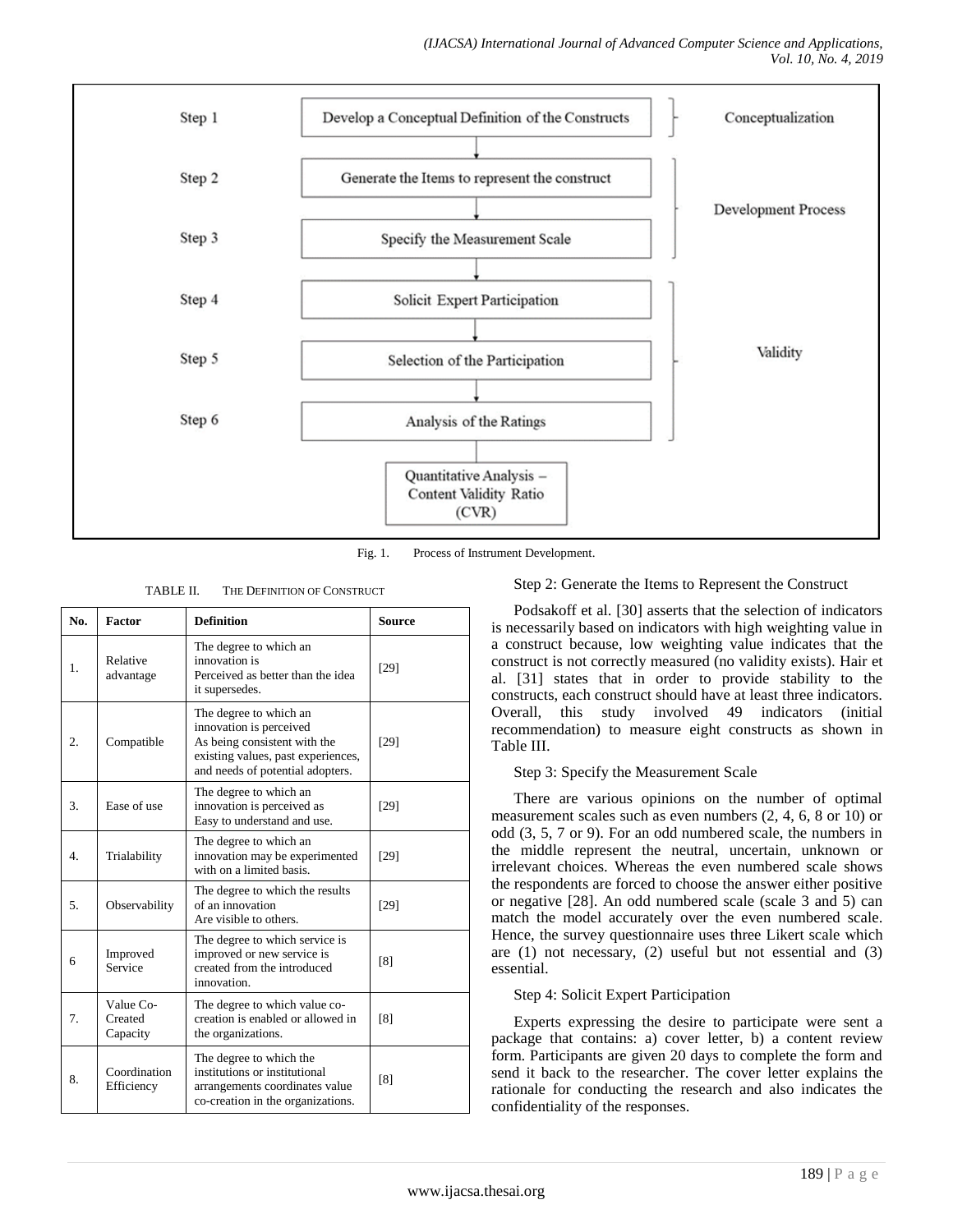| <b>Construct</b>                 | <b>Code Item</b>             | In the UC&C Context                                                                                                    | <b>Adaptation</b><br>from            |
|----------------------------------|------------------------------|------------------------------------------------------------------------------------------------------------------------|--------------------------------------|
| Relative<br>advantage            | $RA1 - RA6$                  | Describes acceptance of the<br>benefits offered by UC&C<br>services among employees<br>in your organization.           | $[32] - [35]$                        |
| Compatibility                    | $COM1 -$<br>COM <sub>6</sub> | Describes your acceptance<br>of the suitability of UC&C<br>services within your<br>organization.                       | $[32]-[35]$                          |
| Ease of use                      | $EU1 - EU4$                  | Describe your acceptance of<br>UC&C service capabilities<br>that are easy to use and<br>understand.                    | $[32] - [34]$                        |
| Trialability                     | $TRIAL1 -$<br>TRIAL7         | Describing your acceptance<br>with UC&C service trials<br>helps users become more<br>knowledgeable about their<br>use. | $[33]$ , $[35]$ -<br>[37]            |
| Observability                    | $OB1 - OB2$                  | Describes your acceptance<br>of UC & C services that<br>emphasize the provision of<br>experience to users.             | $[35]$ , $[38]$                      |
| Improved<br>service              | $IS1 - IS5$                  | Describes the perception of<br>UC&C service could<br>improve and combine the<br>services to create new<br>service.     | [39]                                 |
| Value co-<br>created<br>capacity | $VCC1 -$<br>VCC5             | Describes the perception of<br>the organization is allowed<br>value co-creation to extract<br>the value of UC&C.       | $[40]$ - $[43]$                      |
| Coordination<br>efficiency       | $COOR1 -$<br>COOR5           | Describes the perception of<br>UC&C services are allowed<br>your organization to<br>coordinate value co-<br>creation.  | $[34]$ , $[37]$ ,<br>$[42]$ , $[44]$ |
| Acceptance of<br>UC&C            | $ACC1-$<br>ACC <sub>6</sub>  | Describes the perception of<br>the UC&C adoption in your<br>organizations.                                             | $[45]$ , $[46]$                      |

TABLE III. THE CONSTRUCTION OF MEASUREMENT INDICATOR

Invitation to the panel of experts for the purpose of obtaining consent engagement in content validity sessions is performed individually via official email and telephone. Email is accompanied by an official letter. Once the expert agrees to be involved, a date is set for the interview sessions. The validity session content by all experts takes two to three weeks to be completed and transcribed.

## Step 5: Selection of the Participation

*1) Expert Panel Selection:* Nor'ashikin Ali et al. [17] recommends the selected panel of experts to be involved and who are experienced in the same domain and have expertise in the development of the instrument (whether from academic or professional). There are some opinions in determining the number of experts. Lawshe [15] suggested that the panel of experts be composed of at least four people while Allahyari et al. [14] suggested 8 to 16 people. Nor'ashikin Ali et al. [17] on the contrary think that the expert panel should consist of 2 to 20 people.

In this study, seven experts were identified for content validity sessions. The selected specialist consists of academics, experienced professionals in the implementation of UC&C and consultants from industry sectors and Public Sector agencies. Table IV indicates the profiles of experts. Selection criteria are based on panel experience and involvement in relevant areas and fulfilling one or more of the following criteria:

- Knowledgeable and experienced in the field of service science.
- Experienced in the development and implementation of UC&C in the private or public sector.
- Knowledgeable in theory, statistical or construct measurement.

| Organization<br><b>Expert ID</b> |          | Year of<br>experience | <b>Expertise/Experience</b> |
|----------------------------------|----------|-----------------------|-----------------------------|
| Expert 1                         | Industry | 6                     | UC&C                        |
| Expert 2                         | Industry | 8                     | UC&C                        |
| Expert 3                         | Industry | 2 and half            | UC&C                        |
| Expert 4                         | Academic | 10                    | Service Science             |
| Expert 5                         | Academic | 21                    | Service Science             |
| Expert 6                         | Academic | 10                    | Service Science             |
| Expert 7                         | Academic | 14                    | Service Science             |

TABLE IV. PROFILES OF EXPERTS

#### IV. RESULT AND ANALYSIS

Validity means the extent to which the measurements (indicators) used are able to represent the concept correctly and also the extent to which the selected indicators correspond to the construct [47]. Content validity is also known as expert confirmation as it is performed by a group of professional panels or experts in the related field [21]. The validity study described in this paper adapts the process introduced by Lawshe [15] and is also used in the study of [14], [17], [48]. It is based on quantitative methods using Likert 3 scale which is (1) not necessary, (2) useful but not essential and (3) essential. Expert panel is required to evaluate and validate the significance of the indicators based these given scales of 1 to 3.

Based on the feedback from the expert panel, the consensus among experts is measured by the calculation of CVR [15], which is analyzed using Microsoft Excel software. Table V shows that the minimum Lawshe's CVR value. While, in this study, the calculation of CVR is adapted from Nor'ashikin Ali et al. [17], the answers "2" and "3" are considered relevant while the answers "1" are irrelevant. The formula used is:

#### CVR value  $= (2Ne/N) -1$

- $\bullet$  Ne = The number of experts who gave the relevant answer " $2 = \text{Agree}$ " and " $3 = \text{Strongly Agree}$ "
- $\bullet$  N = Total number of experts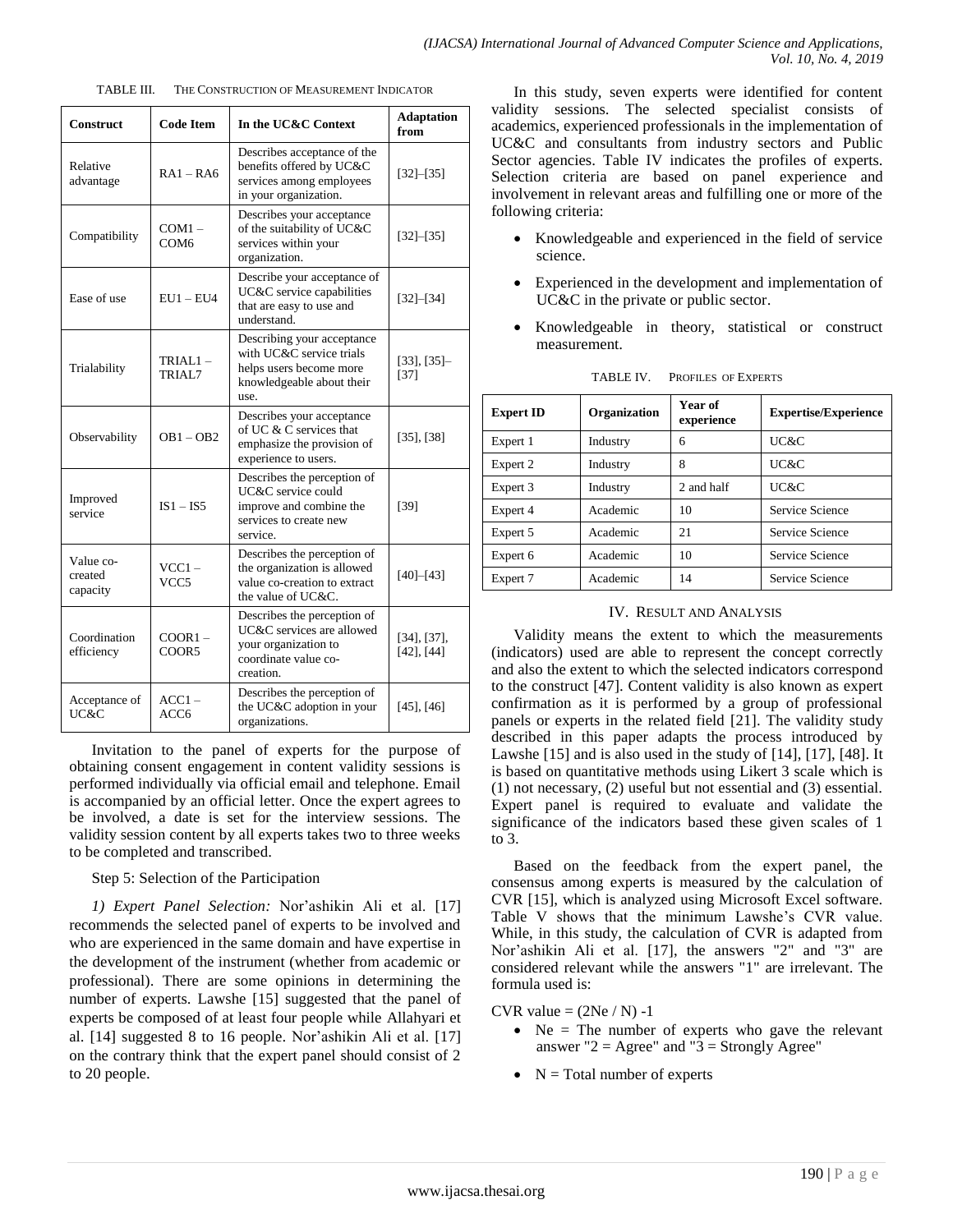This equation is described below:

- If everyone on the panel of experts indicated the answer " $3$  = essential", then, the CVR value is 1.00 (all agreed).
- If more than half  $(> 50\%)$ , but less than everyone (<100%) on the panel of experts indicated the answer  $-3$  = essential", then, the CVR value is positive, ranging between 0.00 and 0.99.
- $\bullet$  If less than half  $\left( < 50\% \right)$  of the panel of experts indicated the answer " $3$  = essential", then, the CVR value is negative:

| THE MINIMUM LAWSHE'S CVR VALUE<br>TABLE V. |
|--------------------------------------------|
|--------------------------------------------|

| <b>Number of Panelist</b> | Minimum Acceptable CVR Value |
|---------------------------|------------------------------|
| 5                         | 0.99                         |
| 6                         | 0.99                         |
| 7                         | 0.99                         |
| 8                         | 0.78                         |
| 9                         | 0.75                         |
| 10                        | 0.62                         |
| 15                        | 0.49                         |
| 20                        | 0.42                         |
| 25                        | 0.37                         |
| 30                        | 0.33                         |

Table VI shows the final results of CVR calculations. Based on the calculation, there are two indicators that are rejected because they returned the value of 0.71. Hence, 47 indicators will be included in the final questionnaire.

TABLE VI. CVR CALCULATION RESULT FOR EACH INDICATOR

| <b>Construct</b> | Code             | <b>Total essential</b> | <b>CVR</b> | <b>Result</b> |
|------------------|------------------|------------------------|------------|---------------|
|                  | RA1              | 7                      | 1.00       | Accepted      |
|                  | RA2              | 7                      | 1.00       | Accepted      |
| Relative         | RA3              | 7                      | 1.00       | Accepted      |
| advantage        | RA4              | $\overline{7}$         | 1.00       | Accepted      |
|                  | RA5              | 7                      | 1.00       | Accepted      |
|                  | RA6              | 6                      | 0.71       | Rejected      |
| Compatibility    | COM1             | $\overline{7}$         | 1.00       | Accepted      |
|                  | COM <sub>2</sub> | 7                      | 1.00       | Accepted      |
|                  | COM3             | $\overline{7}$         | 1.00       | Accepted      |
|                  | COM <sub>4</sub> | $\overline{7}$         | 1.00       | Accepted      |
|                  | COM <sub>5</sub> | 7                      | 1.00       | Accepted      |
|                  | COM <sub>6</sub> | 7                      | 1.00       | Accepted      |
| Ease of use      | EU1              | $\overline{7}$         | 1.00       | Accepted      |
|                  | EU <sub>2</sub>  | $\overline{7}$         | 1.00       | Accepted      |
|                  | EU3              | 7                      | 1.00       | Accepted      |

|                            | EU4                | 7                | 1.00 | Accepted |
|----------------------------|--------------------|------------------|------|----------|
|                            | <b>TRIAL1</b>      | 7                | 1.00 | Accepted |
|                            | TRIAL2             | 7                | 1.00 | Accepted |
|                            | TRIAL3             | 7                | 1.00 | Accepted |
| Trialability               | <b>TRIAL4</b>      | 7                | 1.00 | Accepted |
|                            | TRIAL5             | 7                | 1.00 | Accepted |
|                            | TRIAL <sub>6</sub> | 7                | 1.00 | Accepted |
|                            | TRIAL7             | 7                | 1.00 | Accepted |
|                            | OB <sub>1</sub>    | 7                | 1.00 | Accepted |
|                            | OB <sub>2</sub>    | $\tau$           | 1.00 | Accepted |
| Observability              | OB <sub>3</sub>    | 7                | 1.00 | Accepted |
|                            | OB <sub>4</sub>    | 7                | 1.00 | Accepted |
|                            | OB5                | $\overline{7}$   | 1.00 | Accepted |
|                            | IS <sub>1</sub>    | 7                | 1.00 | Accepted |
|                            | IS <sub>2</sub>    | 7                | 1.00 | Accepted |
| Improved<br>service        | IS3                | $\tau$           | 1.00 | Accepted |
|                            | IS4                | $\overline{7}$   | 1.00 | Accepted |
|                            | IS <sub>5</sub>    | 7                | 1.00 | Accepted |
|                            | VCC1               | 7                | 1.00 | Accepted |
| Value co-                  | VCC2               | 7                | 1.00 | Accepted |
| created                    | VCC3               | 7                | 1.00 | Accepted |
| capacity                   | VCC4               | 7                | 1.00 | Accepted |
|                            | VCC5               | 7                | 1.00 | Accepted |
|                            | COOR1              | $\overline{7}$   | 1.00 | Accepted |
|                            | COOR <sub>2</sub>  | 7                | 1.00 | Accepted |
| Coordination<br>efficiency | COOR3              | 6                | 0.71 | Rejected |
|                            | COOR4              | $\overline{7}$   | 1.00 | Accepted |
|                            | COOR5              | 7                | 1.00 | Accepted |
|                            | ACC1               | 7                | 1.00 | Accepted |
| Acceptance of              | ACC <sub>2</sub>   | $\tau$           | 1.00 | Accepted |
|                            | ACC3               | $\tau$           | 1.00 | Accepted |
| UC&C                       | ACC4               | 7                | 1.00 | Accepted |
|                            | ACC5               | $\boldsymbol{7}$ | 1.00 | Accepted |
|                            | ACC6               | $\boldsymbol{7}$ | 1.00 | Accepted |

## V. DISCUSSION

The process of developing a detailed instrument (step by step) can be improved by understanding of the researcher and can be used as a guide to build a questionnaire instrument. It can also serve as a guide for future researchers in their specific fields. The development of a complete and orderly instrument can improve the quality of research management while producing good and reliable results. Thus, weak instruments are not capable of generating high quality outputs, thus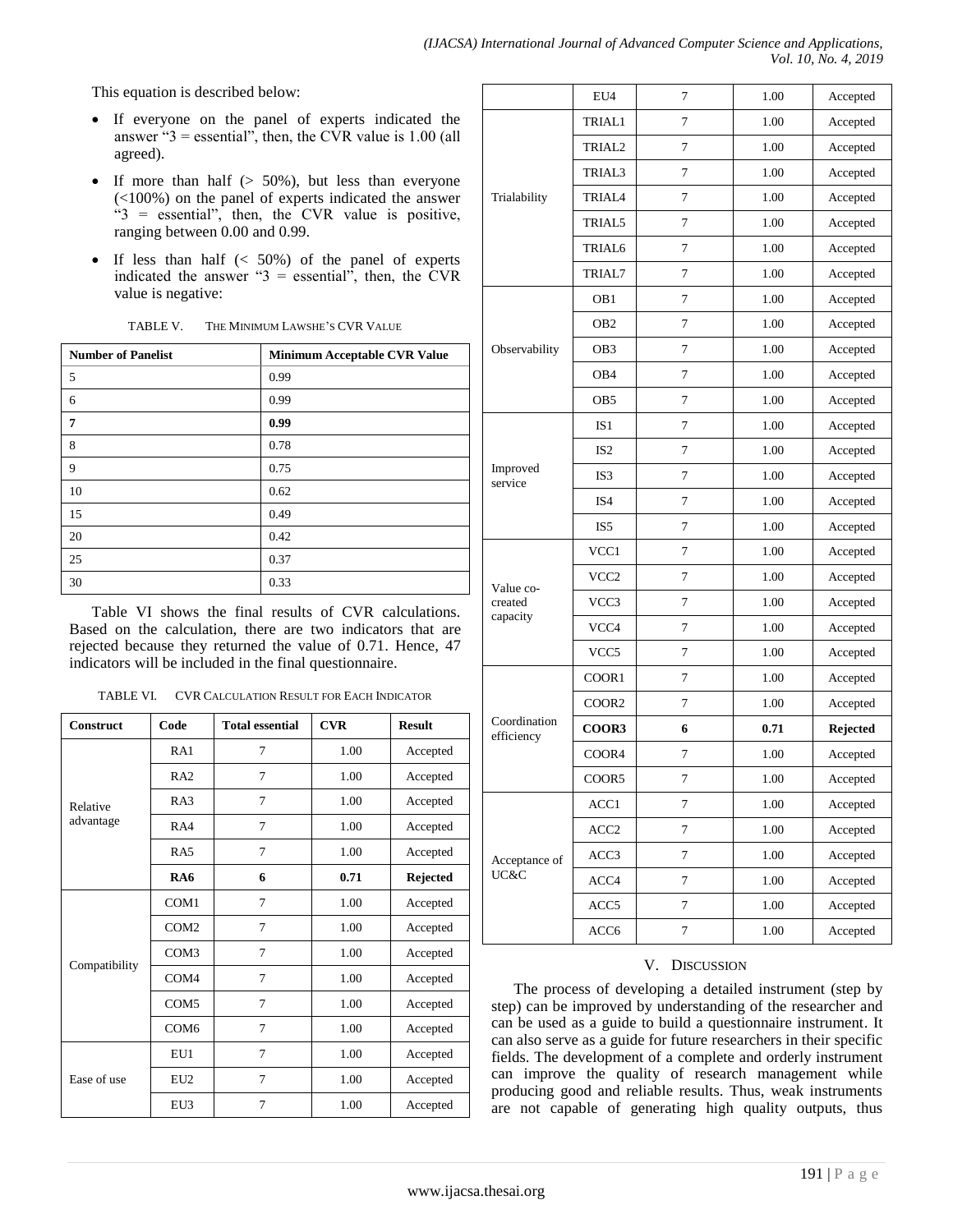generating dubious findings. The valid and reliable questionnaire can be used to assess the level of acceptance of UC&C services in organizations. The results from the panel of experts yielded the following results. A total of 47 items fulfilled the condition of CVR. After the CVR calculations were done, two items were marked up for deletion as they failed to meet the set criteria. Item RA6 was rejected because one of the experts commented that the item has the same meaning with item RA3. Item COOR3 was rejected because it is irrelevant based on the comment from an IT service provider expert. The item is related to the provision of UC&C training for users. Since not all respondents for a future survey will come from IT related fields, the item is still considered important, and it is possible, after further investigation to still retain the item code COOR3. Besides this, three experts suggested minor revisions regarding the clarity or wording of the items, and those revisions were incorporated into the instrument.

Even though the study had carefully selected its experts, more insights can be obtained and the study can be further improved by including more experts from more diverse fields.

#### VI. CONCLUSION

This paper has highlighted a method that can be used to validate the contents of a survey instrument that was constructed to investigate the factors that drives the adoption of UC&C. A total of 49 items were evaluated which resulted in two items being rejected. In this study, it is shown that the CVR approach is able to differentiate the opinion of experts clearly and easily. All the 47 items that were refined would proceed to a pilot testing by distributing the questionnaire to the targeted respondents. Through the pilot study, the items will then be subjected to more statistical tests in order to confirm that they are reliable and valid to be used in the main study.

#### ACKNOWLEDGMENT

The researchers would like to thank the expert panels for participating in this study. They would also like to thank UKM Zamalah Research Scheme and FRGS/2/2014/ICT01/UKM/02/ research grant.

#### **REFERENCES**

- [1] Bolton, M. Murray, and J. Fluker, "Transforming the Workplace: Unified Communications & Collaboration Usage Patterns in a Large Automotive Manufacturer," in 50th Hawaii International Conference on System Sciences, 2017, pp. 5470–5479.
- [2] C. Meske, T. Kissmer, and S. Stieglitz, "Global adoption of unified communication technologies as part of digital transformation in organizations: A cross-cultural perspective," in Multikonferenz Wirtschaftsinformatik (MKWI 2018), 2018.
- [3] J. Pérez, M. Murray, J. Fluker, D. Fluker, and Z. Bailes, "Connectivity and Continuity: New Fronts in the Platform War," Communications of the Association for Information Systems, vol. 40, no. 1, pp. 167–180, 2017.
- [4] J. Palonka and T. Porębska-Miąc, "Cloud Computing and Mobility as the Main Trends in Unified Communications," Studia Ekonomiczne, vol. 188, no. 119–134, 2014.
- [5] J. Yahaya, M. M. Basir, and A. Deraman, "Unified Communication and Collaboration Model for Virtual Distributed Team Work : A Study in Malaysia," International Journal of Software Engineering and Its Applications, vol. 9, no. 2, pp. 125–142, 2015.
- [6] F. Amily and A. G. @ M. Zaidi, "Unified communication: it's all between you and me," Business Strategy Series, vol. 13, no. 4, pp. 168– 172, 2012.
- [7] S. H. M. Handrich, "Adoption of technology-based services: the role of customers' willingness to co-create," Journal of Service Management, vol. 26, no. 1, 2015.
- [8] Emy Salfarina Alias, Muriati Mukhtar, and Ruzzakiah Jenal, "Adoption of Unified Communications and Collaboration from the Perspective of Diffusion of Innovation and Service-Dominant Logic : A Preliminary View," International Journal on Advanced Science Engineering Information Technology, vol. 8, no. 5, pp. 1882–1889, 2018.
- [9] V. K. Shrotryia and U. Dhanda, "Content Validity of Assessment Instrument for Employee Engagement," SAGE Open, 2019.
- [10] M. H. Imani-Nasab, B. Yazdizadeh, M. Salehi, H. Seyedin, and R. Majdzadeh, "Validity and reliability of the Evidence Utilisation in Policymaking Measurement Tool (EUPMT)," Health Research Policy and Systems, vol. 15, no. 1, pp. 1–11, 2017.
- [11] U. Sekaran, Research Methods for Business, 4th ed. New York: John Wiley & Sons, Inc, 2003.
- [12] N. K. Agarwal, "Verifying survey items for construct validity: A twostage sorting procedure for questionnaire design in information behavior research," in Proceedings of the ASIST, 2011.
- [13] M. Saunders, P. Lewis, and A. Thornhill, Research Methods for Business Students, 5th ed. Edinburgh Gate: Pearson Education Limited, 2009.
- [14] T. Allahyari, N. H. Rangi, Y. Khosravi, and F. Zayeri, "Development and evaluation of a new questionnaire for rating of cognitive failures at work," International Journal of Occupational Hygiene, vol. 3, no. 1, pp. 6–11, 2011.
- [15] C. H. Lawshe, "A quantitative approach to content validity," Personnel Psychology, vol. 28, no. 4, pp. 563–575, 1975.
- [16] M. R. Lynn, "Determination and Quantificatiom of Content Validity," Nursing Research, vol. 35, no. 6. pp. 382–385, 1986.
- [17] Nor'ashikin Ali, A. Tretiakov, and D. Whiddett, "A Content Validity Study for a Knowledge Management Systems Success Model in Healthcare A Content Validity Study for a Knowledge Management Systems Success Model in Healthcare," Jitta, vol. 15, no. 2, pp. 21–36, 2014.
- [18] D. R. Tojib and L. F. Sugianto, "Content Validity of Instruments in IS Research," Journal of Information Technology Theory and Application (JITTA), vol. 8, no. 3, pp. 31–56, 2006.
- [19] R. S. Rai, "Innovating in Practice: A Practice-Theoretical Exploration of Discontinuous Service Innovations," 2016.
- [20] M. Wook, Z. M. Yusof, and M. Z. A. Nazri, "Educational data mining acceptance among undergraduate students," Education and Information Technologies, vol. 22, no. 3, pp. 1195–1216, 2016.
- [21] Muslihah Wook, "Model Penerimaan Perlombongan Data Pendidikan Dalam Kalangan Pelajar Universiti Awam Di Malaysia," Universiti Kebangsaan Malaysia, 2017.
- [22] A. A. Aziz, Z. M. Yusof, U. A. Mokhtar, and D. I. Jambari, "Penerimagunaan Sistem Pengurusan Dokumen dan Rekod Elektronik: Protokol Pembangunan Instrumen dan Kesahan Kandungan Menggunakan Nilai Ketetapan Kandungan," Jurnal Pengurusan, vol. 53, 2018.
- [23] S. B. Mackenzie, P. M. Podsakoff, and N. P. Podsakoff, "Construct Measurement and Validation Procedures in MIS and Behavioral Research : Integrating New and Existing Techniques," MIS Quarterly, vol. 35, no. 2, pp. 293–334, 2011.
- [24] J. W. Creswell, Research Design Qualitative, Quantitative and Mixed Methods Approaches, 4th ed. 2014.
- [25] A. . Fallis, Case Study Methodology in Business Research, vol. 53, no. 9. 2013.
- [26] S. B. Mackenzie and P. M. Podsakoff, "Common Method Bias in Marketing : Causes , Mechanisms , and Procedural Remedies," Journal of Retailing, vol. 88, no. 4, pp. 542–555, 2012.
- [27] U. Sekaran and R. Bougie, Research Methods for Business: A Skill Building Approach, 5th ed. Wiley, 2010.